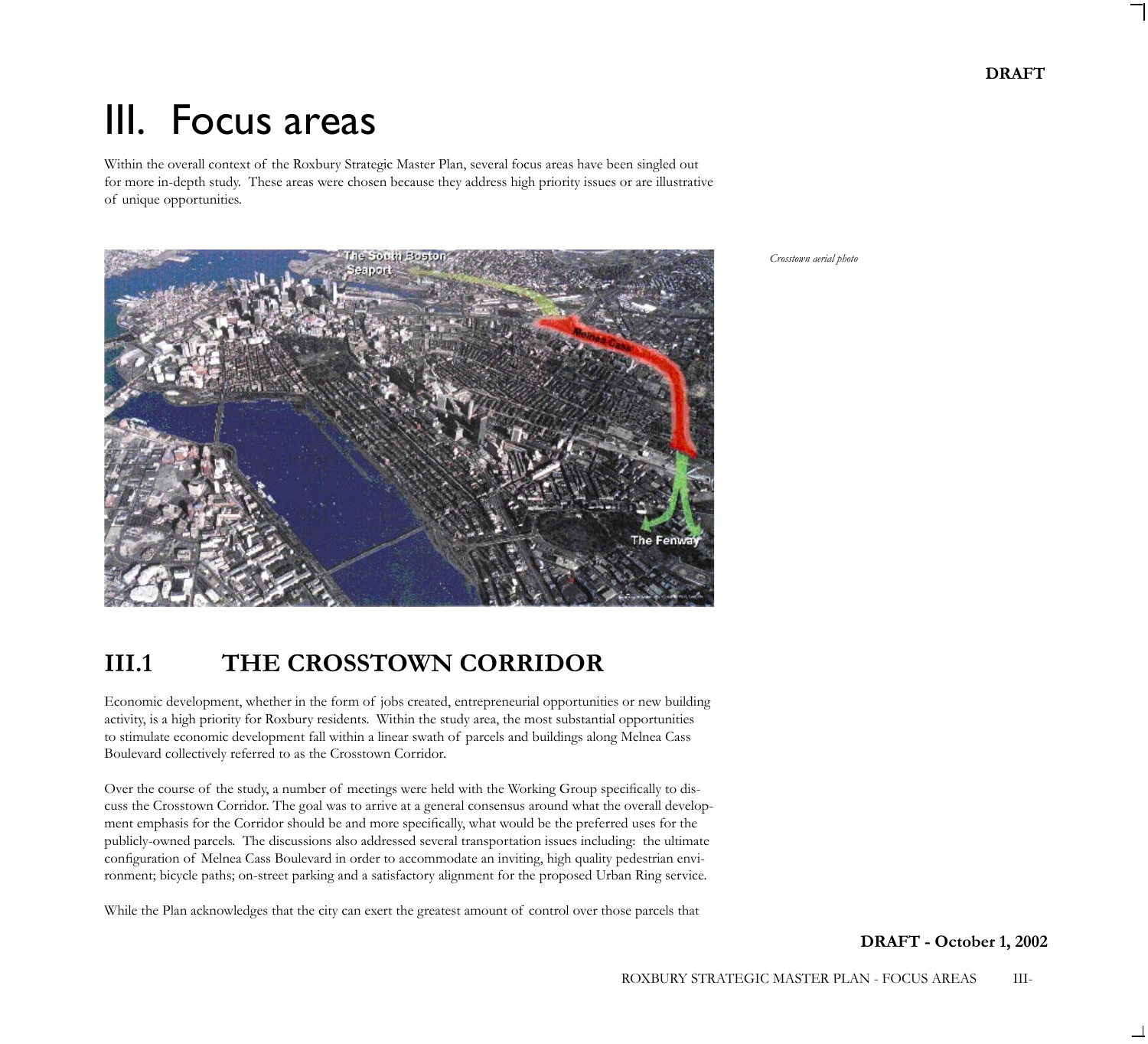*Illustrative aerial view of Crosstown Corridor*



the Crosstown Corridor that will encourage current private property owners to invest in the enhancement and re-positioning of their holdings. Consequently, the Plan not only addresses expectations for the use of the public properties, it also articulates a comprehensive vision for the entire corridor, consistent with the overarching goals and objectives of the Roxbury Strategic Master Plan.

## **PRINCIPLES**

Based on the community-wide public meetings, workshops and Community Working Group meetings, the following principles and guidelines emerged:

- The Crosstown Corridor should be developed in a manner that takes full advantage of its strategic geographic location and exceptional transportation access within the city and the metropolitan region.
- Development of the public parcels in particular, should focus on uses that generate a range of quality, "sustainable" jobs that offer a living wage and opportunities for advancement, including appropriate training programs that maximize Roxbury residents' access to those jobs. Some of these parcels may also be appropriate for mixed uses, including housing. Ground floor uses should primarily be nonresidential and include retail and public-oriented uses that also generate jobs and offer opportunities for entrepreneurship and local ownership.
- Melnea Cass Boulevard should be made more inviting for pedestrians in order to help reduce the perception (and physical reality) of a divide between upper and lower Roxbury.

are in public ownership, the ultimate objective is to create a dynamic physical and economic environment in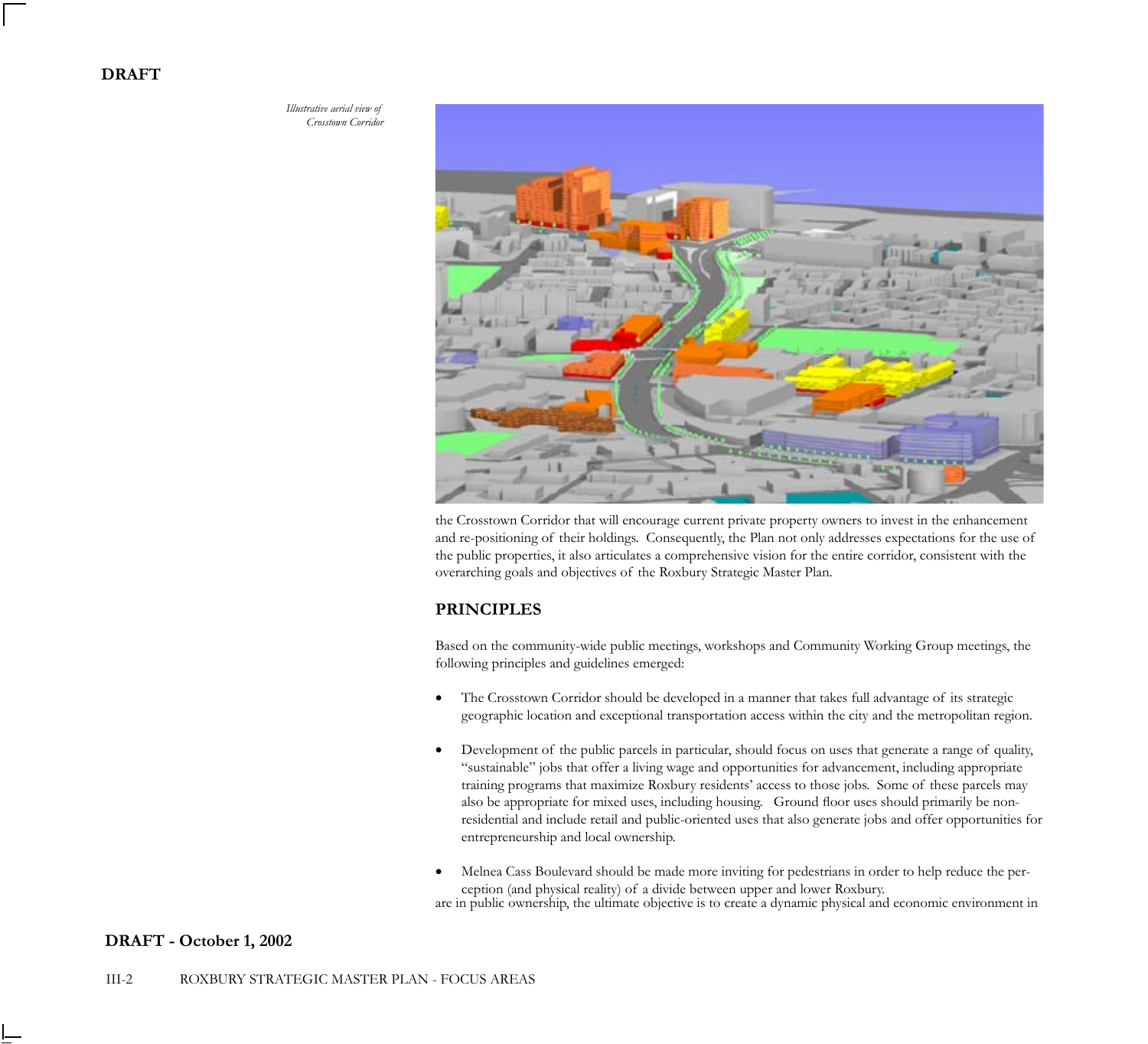*Vacant and publicly-owned parcels*



- Requests for proposals should take full advantage of Transit-Oriented Development principles to allow for greater development density but lower parking ratios, thereby minimizing traffic impacts.
- Although the Roxbury Strategic Master Plan includes general design guidelines and preferred land use options for the publicly-owned parcels, innovative proposals that are consistent with the spirit of the Plan should also be entertained. It is the responsibility of the proposer when responding to a Request for Proposals in the Crosstown Corridor to establish that their project meets the objectives of the Plan.

The criteria for evaluating development proposals in the Crosstown Corridor should include but not be limited to the following:

- Consistency with the general goals of the Roxbury Strategic Master Plan including specific and stated objectives for the development of the parcel in question
- The number of short-term and sustainable long-term jobs generated
- The percentage of jobs and/or training opportunities that facilitate the hiring of Roxbury residents at all levels
- The level of job skills required for employment
- Local ownership potential
- Infrastructure requirements
- Traffic generation and parking needs
- Active ground floor uses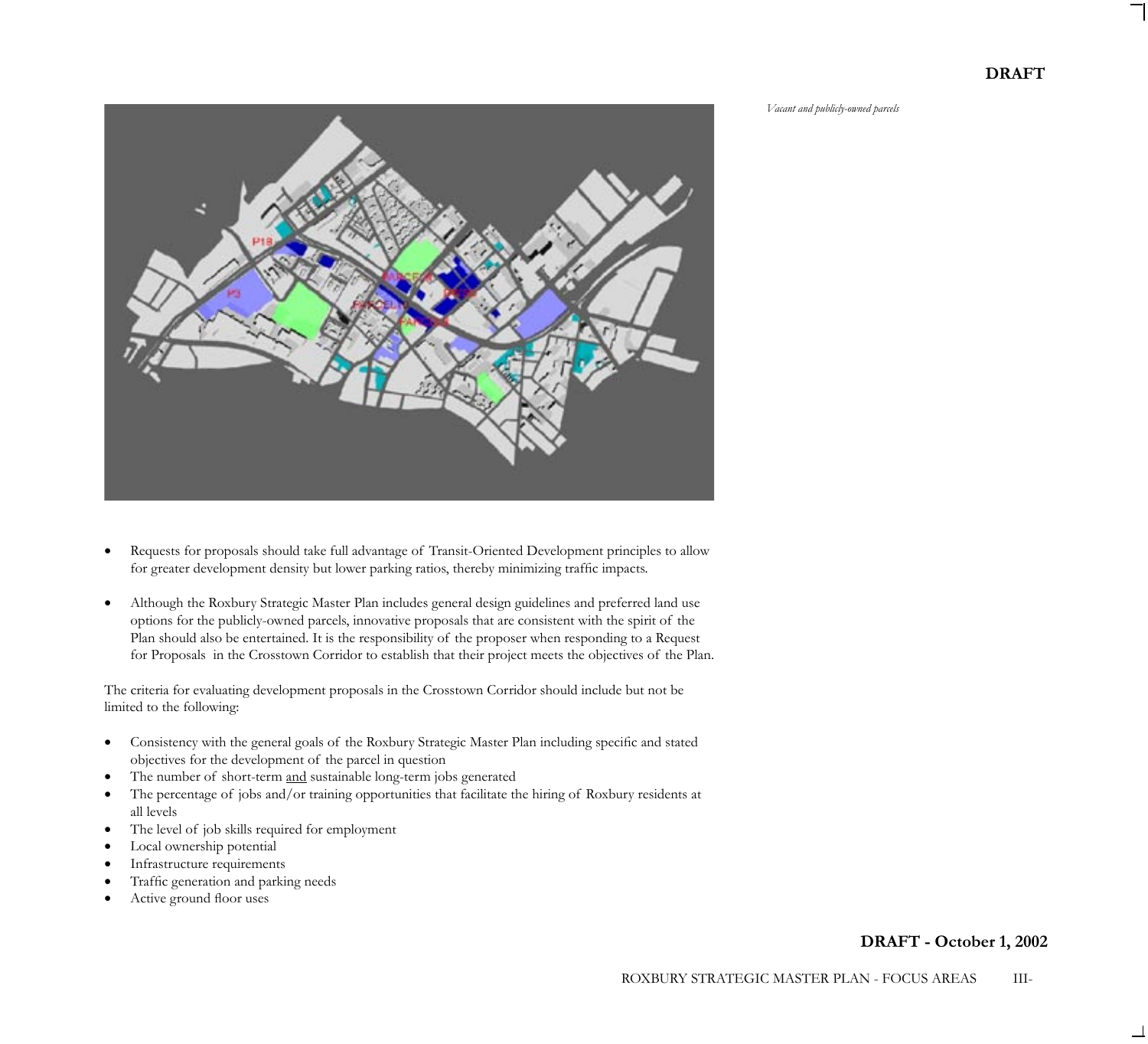- Environmental "best practices" and impacts
- Level of public subsidy required
- Timing for implementation
- Consistency with the Plan's architectural and urban design guidelines and recommendations

# **OVERVIEW**

For the purposes of the special focus area study, the Crosstown Corridor is defined as the buildings, adjacent parcels and streetscape on either side of Melnea Cass Boulevard from its intersection with Massachusetts Avenue to its intersection with Columbus Avenue. It also addresses the section of Tremont Street from Melnea Cass to New Dudley Street at Roxbury Crossing.

The Crosstown Corridor is one of the most significant development opportunities within the boundaries of the Roxbury Strategic Master Plan. It is a major entrance to the city via the Southeast Expressway and it includes numerous parcels and buildings with substantial development potential.

Melnea Cass Boulevard provides important vehicular and transit connections between the Southeast Expressway, the Newmarket Industrial area and the Boston University Medical Center to the east; the Dudley Square Business district in the heart of Roxbury; and Northeastern University, BRA development Parcel P-3 (across the street from the Boston Police Headquarters) and the Longwood Medical Area to the west.

However, the number of unsightly vacant parcels, the high volume of traffic, and the current use, design and functional organization of some of the existing buildings result in the Crosstown Corridor functioning as a "barrier" between lower Roxbury and the rest of the Roxbury neighborhood.

#### **Goals and Objectives**

- The Crosstown Corridor should function more as a "seam" uniting upper and lower Roxbury.
- The eastern half of the boulevard between Massachusetts Avenue and Washington Street should be developed more for non-residential, job-generating uses. Existing industrial and commercial buildings should be adaptively re-used and appropriately sized vacant parcels should be designed to fully leverage their potential to increase the number of sustainable, well-paying jobs in Roxbury.
- The portion of Melnea Cass Boulevard west of Washington Street, should be developed with more of an emphasis on the re-knitting of the neighborhoods on either side of it. Residential and/or mixed-use development should be considered here.

#### **Melnea Cass Boulevard**

The pedestrian environment on Melnea Cass Boulevard and the intersecting streets should be made more inviting. While it will continue to provide Crosstown regional connections, its layout should take on more of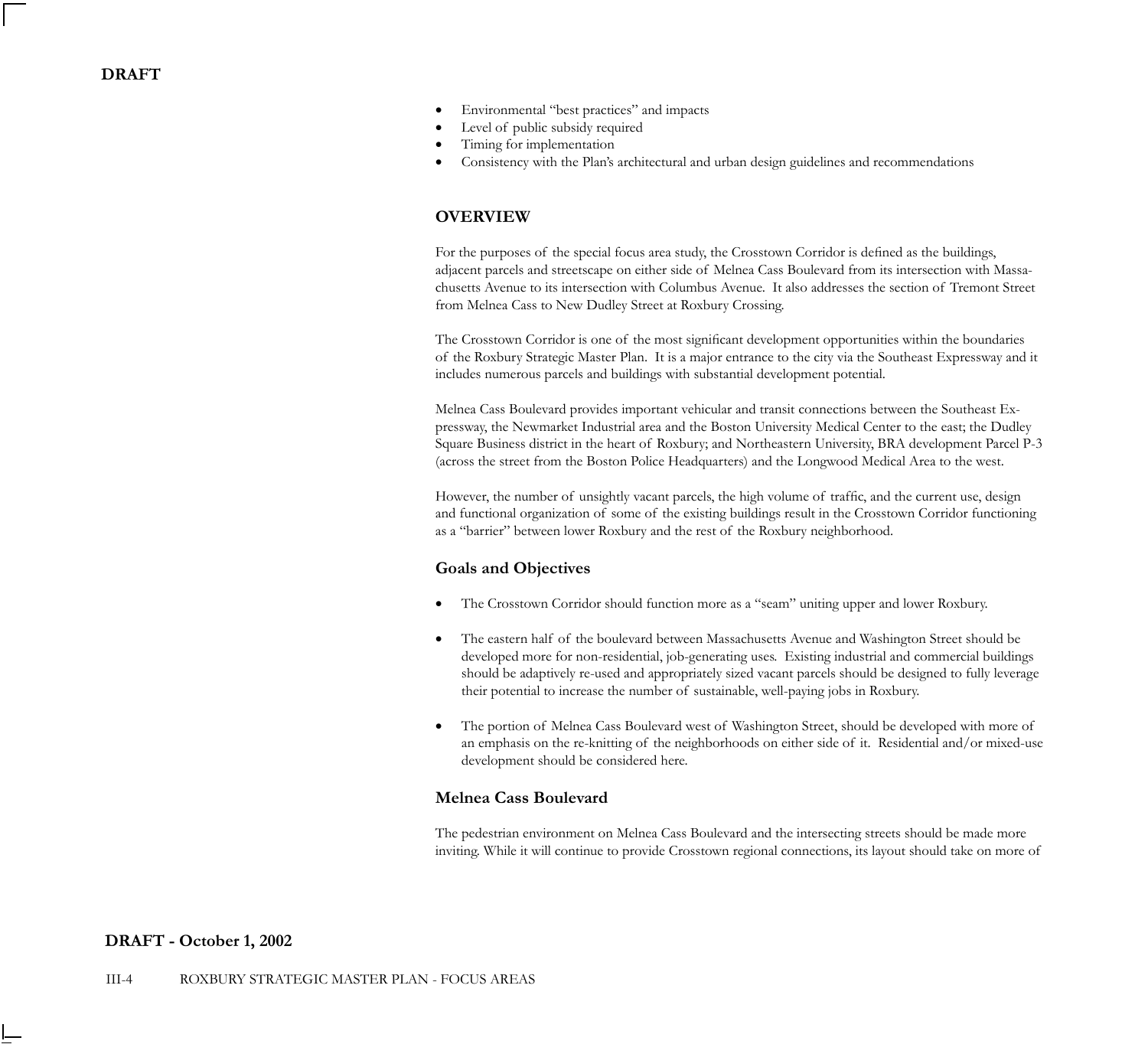the characteristics of a true boulevard. Appropriate urban design interventions may include the following:

- Wider sidewalks, neckdowns and crosswalks at key streets
- Regularly spaced trees and light standards defining the boulevard
- Lower scaled, pedestrian oriented (ornamental) lighting and banners
- A planted median
- Wherever possible, building entries oriented onto Melnea Cass Boulevard
- Service entries limited to side streets and the rear of new development parcels as opposed to curb cuts and direct access onto the Boulevard
- Building setbacks for new and renovated buildings should reinforce the street wall along Melnea Cass Boulevard. Surface and structured parking should generally be discouraged directly on the Boulevard, but at the very least, surface parking should be buffered with attractive fencing and generous landscaping. Structured parking on the Boulevard should be required to include active ground floor uses.

Melnea Cass Boulevard must be multimodal and any reconstruction must incorporate both transit and bicycle facilities into its design. The Urban Ring and South Bay Harbor Trail projects will each enhance the character and contribute to the importance of Melnea Cass Boulevard. In addition to the path for the South Bay Harbor Trail, the roadway cross-section should provide sufficient width for bicycles to travel, without occupying an entire travel lane. Paths adjacent to roadways do not meet the requirements for roadway bicycle accommodation. Paths are often unsuitable for nighttime or winter use or for riding at speeds typical of adult bicycle commuters or fitness riders.

#### **Urban Ring**

In the current thinking of the Urban Ring project, Melnea Cass Boulevard will become a Bus Rapid Transit (BRT) corridor. The layout of the BRT lanes will be developed as part of the ongoing environmental review process. As the project moves forward, it may become the key financial vehicle for the reconstruction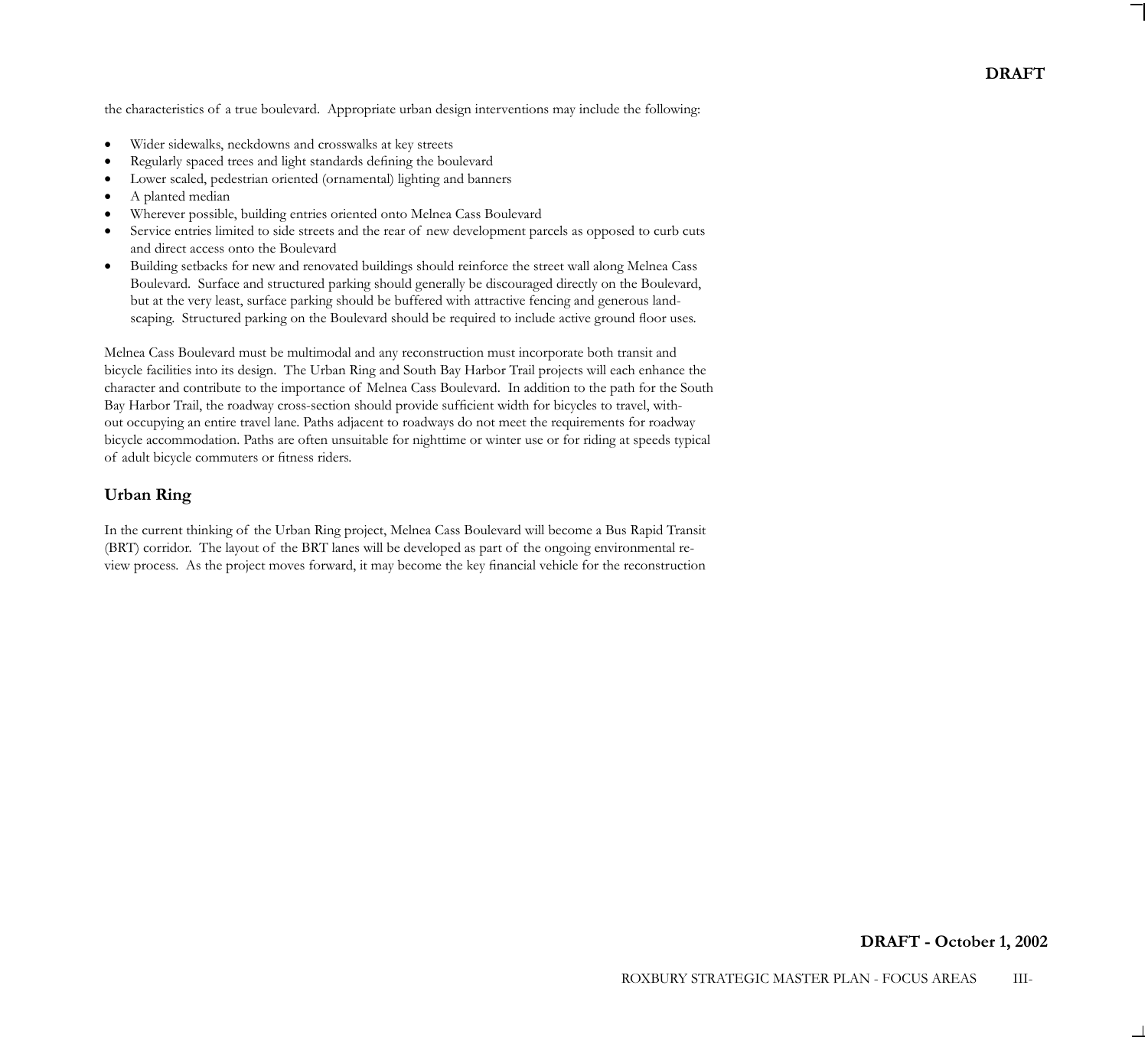

*Cross section through Melnea Cass Boulevard's Current Conditions with Transit Easement reserved on the northern side.*



*Option with separate transit easement in use at current location*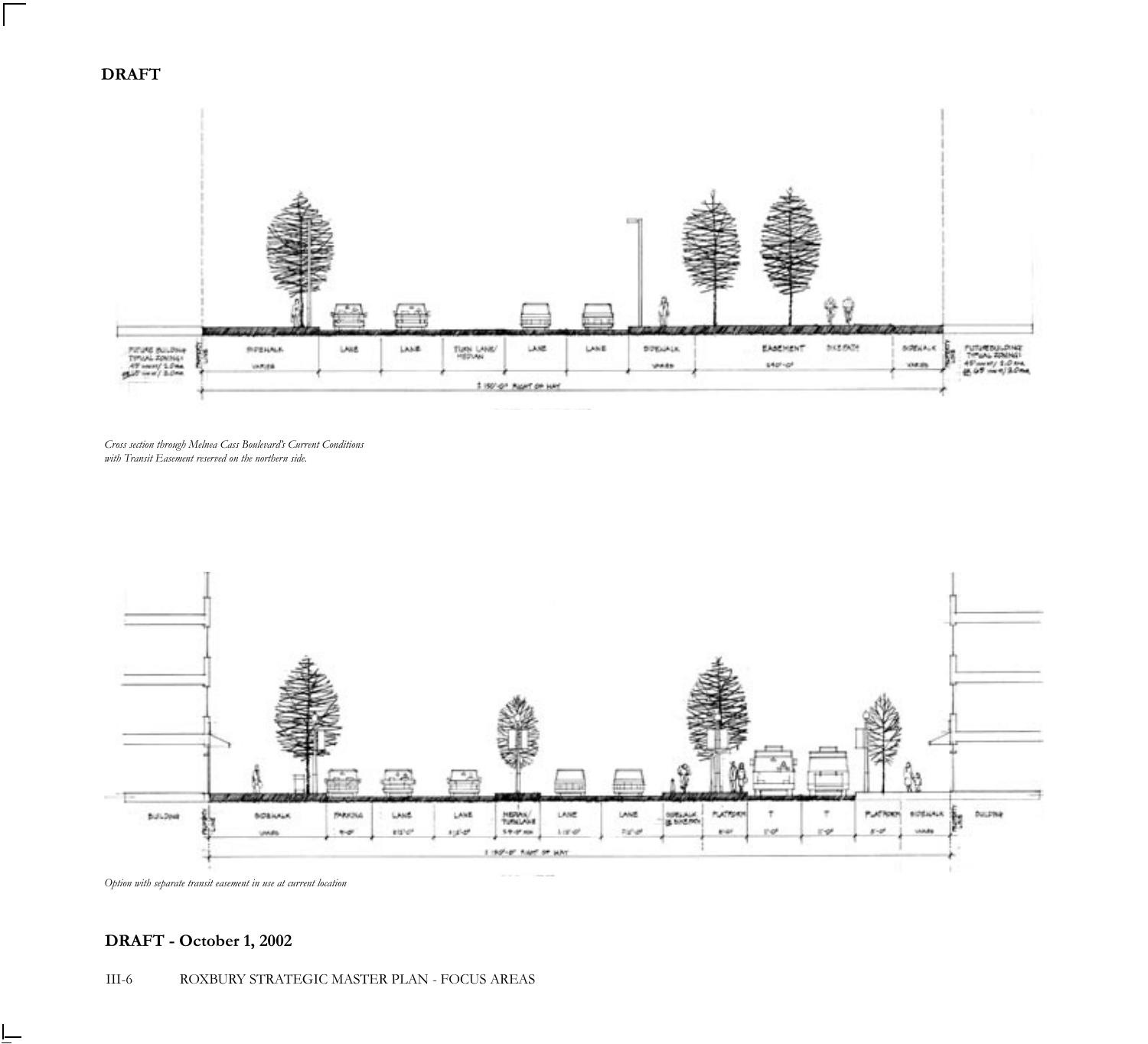



*Option of centralizing the transit (the bike path may be integrated with street traffic in this option)*



*Option integrating the public transit with street traffic*

**DRAFT - October 1, 2002**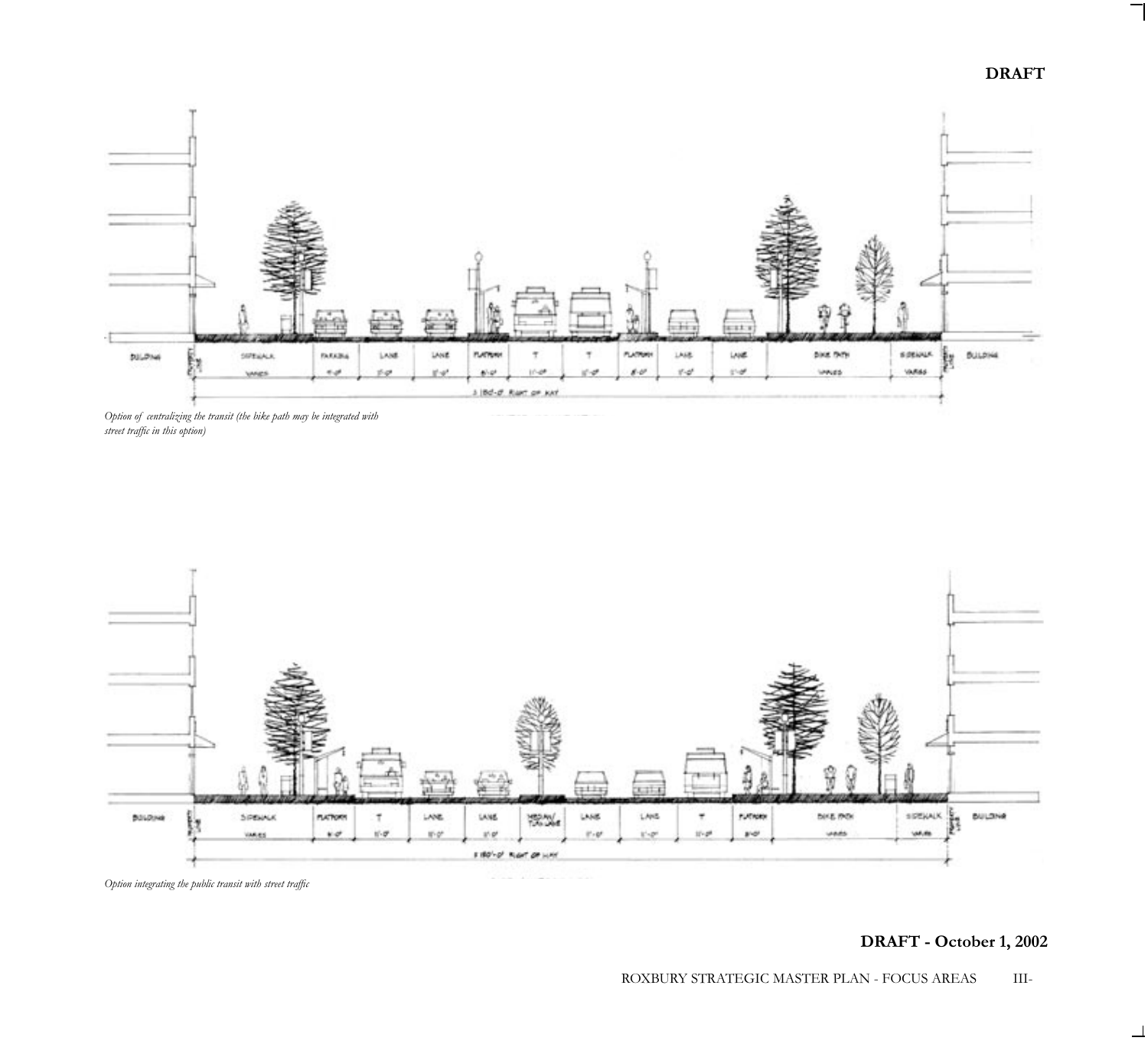#### of the street.

The City's role will include ensuring that the design of the BRT lanes is consistent with the goals and urban design guidelines in the Crosstown Corridor Focus Area for Melnea Cass Boulevard and integrated with the guidelines for development parcels in the Corridor. Urban design guidelines for the Urban Ring project include the following:

- **•** Provide wide sidewalks and minimize the length of pedestrian crosswalks across Melnea Cass Boulevard.
- Specify design elements that are compatible with the desired image of Melnea Cass as a tree-lined boulevard.
- Provide stops that have the visual presence and character of stations, similar in concept to those of the Silver Line BRT service. Above all, the new stations should provide a safe, visually distinctive and attractive environment for waiting transit patrons.
- The location and treatment of stations should complement the development objectives for the Crosstown Corridor. As an example, in cases where station locations are directly proximate to new developments, consideration should be given to design concepts that integrate the stations within the ground floor of the new development.

#### **South Bay Harbor Trail**

The recent clean up of Boston Harbor and the creation of the Boston Harbor Islands National Park has prompted renewed interest in the Boston Harbor. The South Bay Harbor Trail Coalition, a partnership with Save the Harbor/Save the Bay, resident and community groups, property owners, real estate developers and the city of Boston, is working to create a new pedestrian and bicycle corridor linking Boston's neighborhoods to the city's waterfront. The Trail will connect the Southwest Corridor bike path at Ruggles to the South Boston Waterfront via Melnea Cass Boulevard and the Fort Point area.

The goals of the Harbor Trail are to provide a path and recreation corridor serving a variety of users including pedestrians, joggers and bicyclists of all ages and abilities and to offer convenient and safe access for local destinations within Roxbury as well. The benefits of the Harbor Trail for Roxbury and the city in general are many, including:

- Increased access for Roxbury residents to Boston Harbor, Harbor Islands National Park and the emerging South Boston Waterfront.
- Enhanced access to cultural and recreational facilities including the Children's Museum, Institute of Contemporary Art and green spaces such as Rotch Park and Ramsey Park.
- An alternative way for commuters to bike, walk, run, or skate from home to work, thereby decreasing the volume of traffic.

# **SITE SPECIFIC URBAN DESIGN GUIDELINES**

The Crosstown Center development project **[A]** and the parcel opposite **[B]** it on the southeast corner collectively form the symbolic gateway into Roxbury (and the Newmarket District). The design of Crosstown Center should acknowledge that important role in its massing and the animation of the Massachusetts Avenue and Melnea Cass Boulevard facades.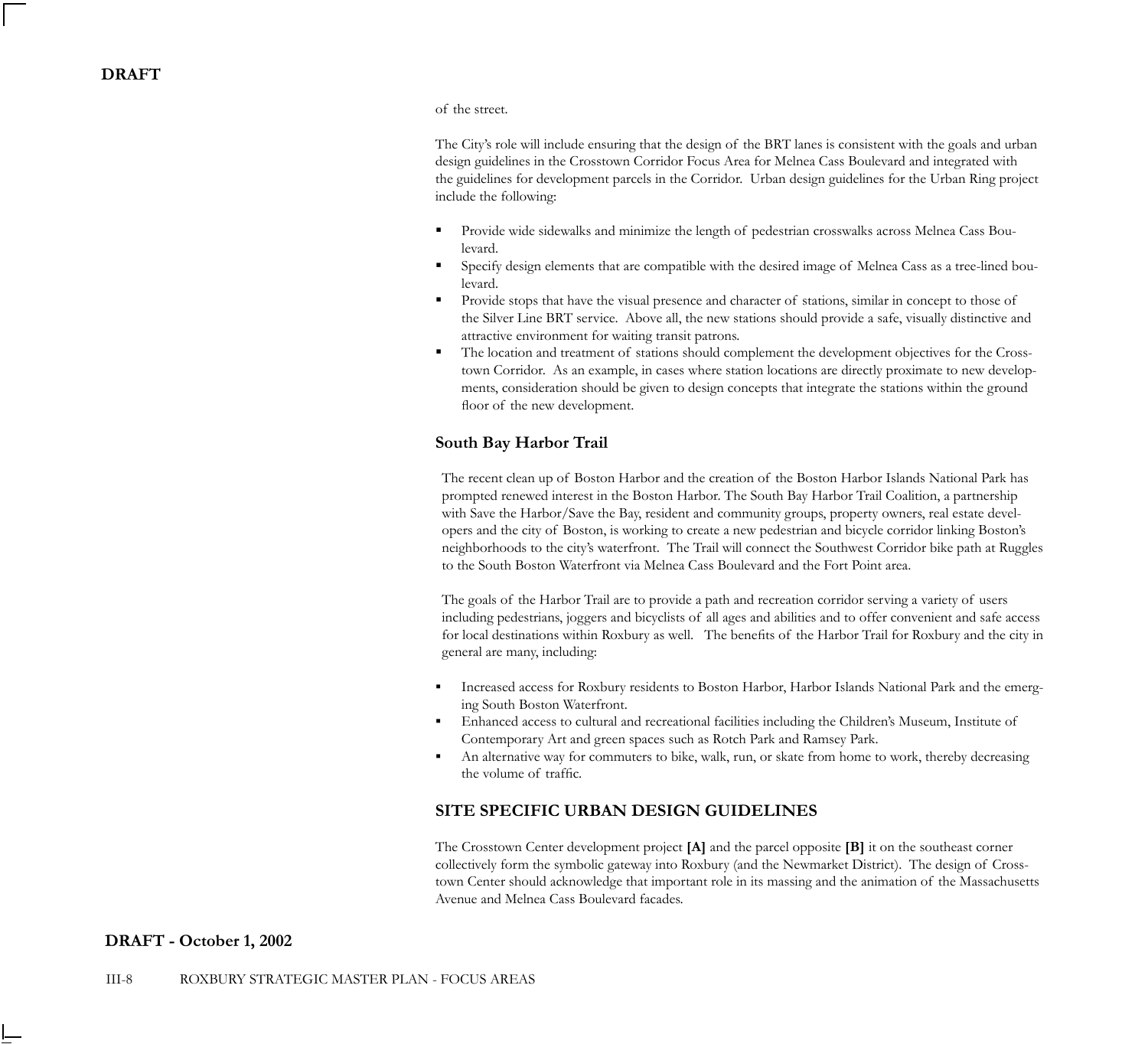

Eventually the current uses on the parcel opposite Crosstown Center and next to the Best Western Roundhouse, a converted former gas holder (it was one of many of such tanks in the 19<sup>th</sup> century when gas was used for lighting) may likely be replaced by assembling a larger parcel.

The design of any structure on this site should have a principal entrance on either Melnea Cass Boulevard or Massachusetts Avenue, if not both. To the extent possible, the building should have some transparency at that corner as well.

In the interim, the remnant parcel at the corner is an opportunity to build a symbolic structure and/or landscape that could be a unique and artistic element announcing entry into Roxbury.

# **Hampden Street**

- Improve the visual character of Hampden Street **[C]**: Widen sidewalks, introduce pedestrian-scaled lighting; add planting.
- Encourage the redevelopment of vacant and underutilized industrial properties on both sides of Hampden Street for mixed use or conversion to loft style housing. Industrial and/or commercial uses wishing to remain on Hampden Street should be reconfigured to act as better neighbors to existing housing in the area, including the newly-constructed Orchard Gardens homes.

*Crosstown Corridor guidelines map*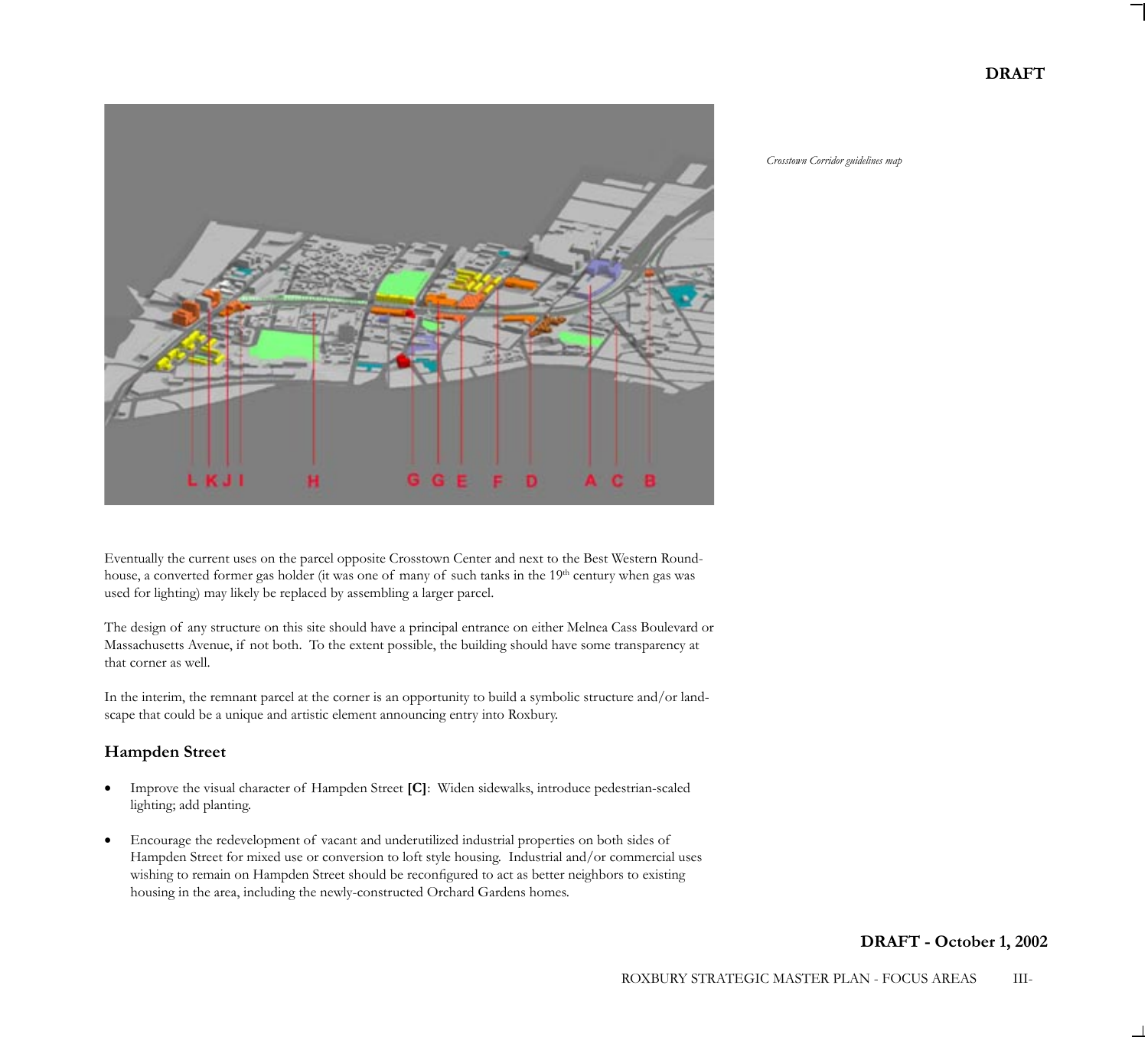

- Explore the possibility of pedestrian entrances onto Hampden Street and the use of showroom windows, awnings, graphics, fencing and building lighting as a way of animating the street and making a transition from the scale of the industrial streets in the Newmarket area to the residential streets to the south and west. Also whenever possible, avoid locating loading docks and storage areas directly adjacent to residential properties. If that is impractical, provide visual screening with landscaping and fencing.
- Hampden Street and Blue Hill Avenue together form an important citywide arterial. The visual quality of Hampden Street should be upgraded to be consistent with the level of design afforded the reemerging Blue Hill Avenue, Melnea Cass Boulevard and Massachusetts Avenue.

#### **Economic Development Opportunities**

- Consider sites such as the parking lot for the new Orchard Park School **[D]** as potential long-term economic development opportunities when combined with adjacent parcels.
- Existing buildings adjacent to Melnea Cass Boulevard such as Harrison Supply **[E]** should be encouraged to renovate and reconfigure their current layouts in order to take advantage of a scaled down, more pedestrian-friendly Melnea Cass Boulevard, with the possibility of curbside parking. Locating a visually transparent show room directly on Melnea Cass Boulevard, for example, would be a way to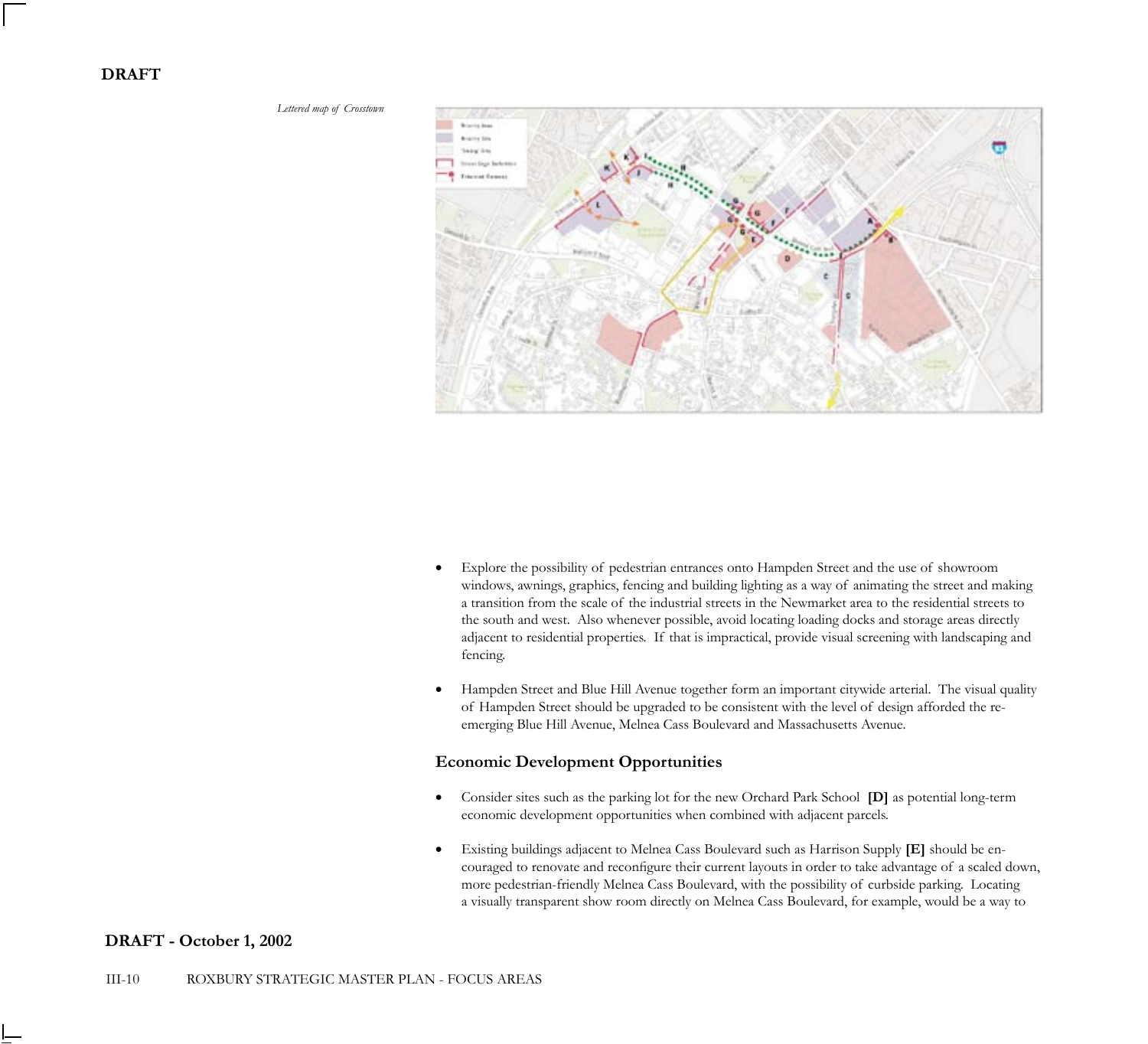

*Hampden Street development*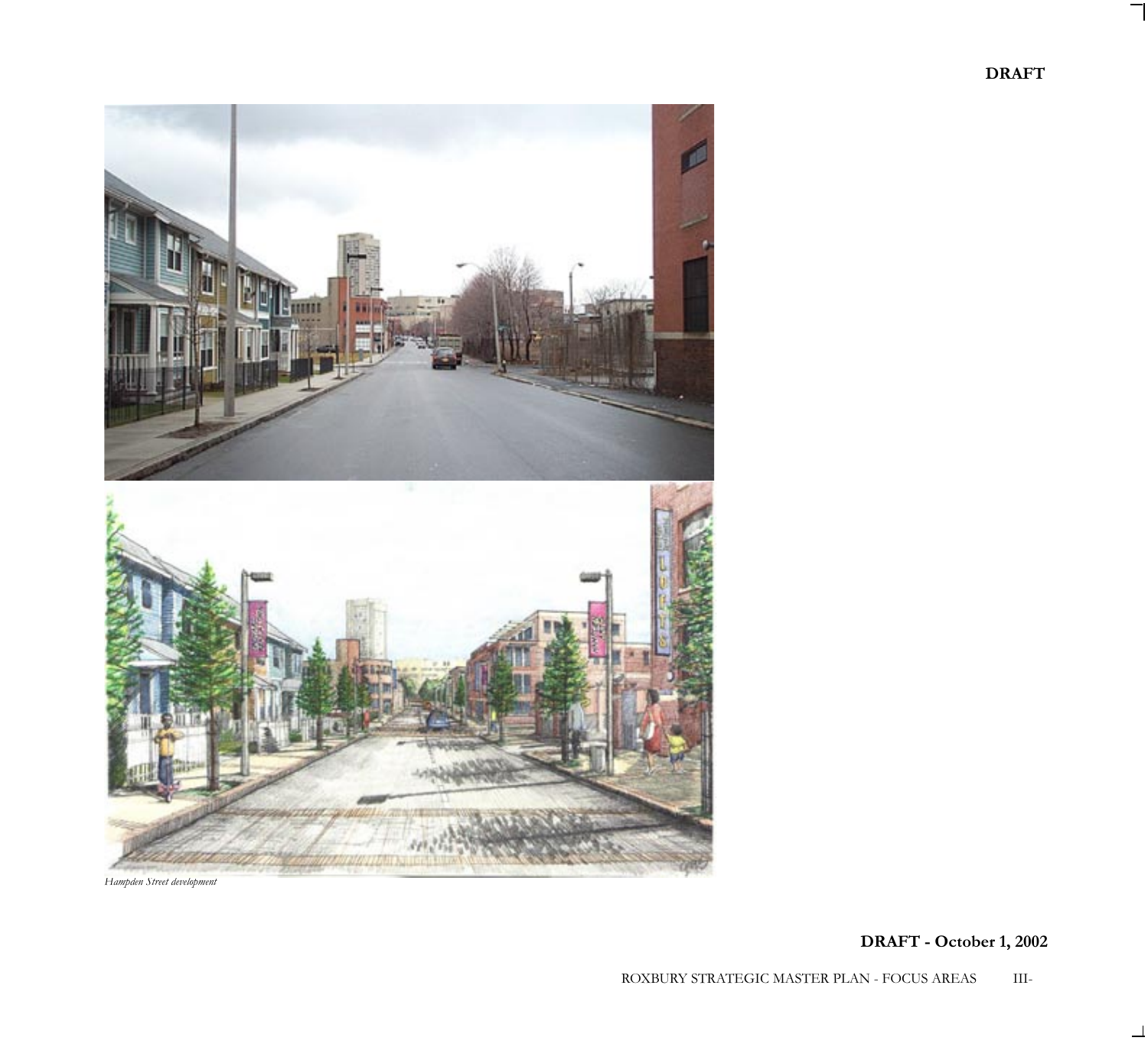

*Development scenario for BWSC parcel at Melnea Cass Boulevard*



*BWCS Parcel - Housing / Commercial Development Scenario*



*A "Gateway" Development Concept*

improve the visibility of such businesses to traffic and pedestrians.

The redesign of the Harrison Supply Building should also include improving the existing Harrison Avenue facades. Harrison Avenue is an important linking street to the Dudley Square business district.

- Parking structures which front on streets with high pedestrian volumes such as Melnea Cass Boulevard, Harrison Avenue, etc. should provide for commercial uses at the ground level.
- Several parcels owned by the Boston Water and Sewer Commission (BWSC) **[F]** are currently being used for surface parking. Ultimately, these parcels should be used for more active economic development, such as an office park complex or a research and development campus. The surface parking could be consolidated into a structure, preferably internalized on Reed and Thorndike streets, in order that more active pedestrian oriented uses face onto Harrison Avenue.

Alternatively, if desired by the community, more housing could be accommodated on these blocks in the form of townhouses/rowhouses, three to four stories in height with common parking in the rear. The ground floor along Harrison Avenue could be retail/commercial, similar in scale to that found along Tremont Street in the South End. BWSC's parking garage could be located across the street, with commercial on the ground floor facing Harrison Avenue.

# **The Washington Street Gateway Parcels**

The intersection of Melnea Cass Boulevard and Washington Street is an important and symbolic link between the Dudley Square business district, lower Roxbury and the South End. It is also a significant transit transfer point between the Silver Line and the Urban Ring BRT service. As such, buildings (or open spaces) developed on each of the four corners **[G]** should respond architecturally through scale, form, landscaping and special site and building lighting opportunities. Consistent with guidelines established in the Eustis Street Historic District. In scale, design and ground floor use, these developments should reflect Transit-Oriented Development principles.

- The school bus parking facility at the northeast corner of Washington Street and Melnea Cass Boulevard might lend itself to adaptive re-use for high-tech or light manufacturing and assembly. The current structure could be expanded with an addition that would re-establish "street walls" at both Washington Street and Melnea Cass Boulevard. Given the prominence of this corner, its architecture should be visually dynamic and transparent.
- Parcel 10, on the southwest corner, combined with the Tropical Foods Building, offers an excellent opportunity to develop a signature building which trumpets to return to vitality of Dudley Square.
- Like other parcels for new development along Melnea Cass Boulevard, the buildings should reinforce the street wall by minimizing setbacks and prohibiting or substantially limiting surface parking. Consideration should be given physically to incorporating Urban Ring and Silver Line stations into the design of new structures proposed for these sites.
- Because of the prominence of Parcel 10, a multi-story building or buildings would be encouraged (no less than three stories). The Washington Street façade treatment is equally important and the design of both the Melnea Cass Boulevard and Washington Street facades should be richly articulated to en-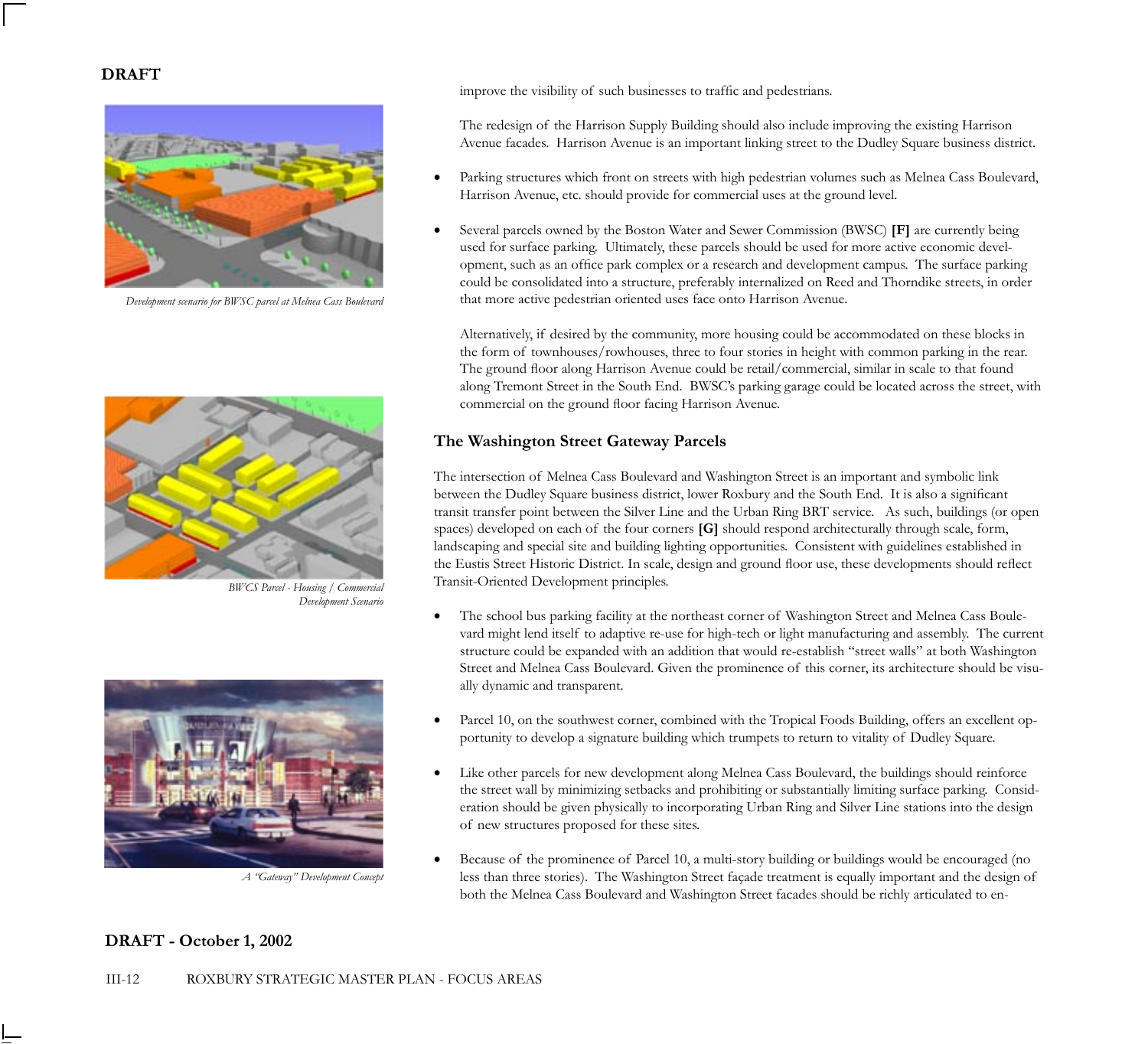courage pedestrian activity. Multiple pedestrian entries are preferred on both streets. Uses on Parcel 10 might vary from retail and office use to mixed use, including residential over commercial.

- At Shawmut Avenue, care should be taken in scale, massing and the accommodation of vehicular and service access, to be compatible with the more residential scale and character of Shawmut Avenue in this location.
- Parcel 9, on the northwest corner, might lend itself to similar uses to those on Parcel 10. However, given its direct proximity to Jim Rice Field, multi-family housing or perhaps an institutional use might be preferred. Mixed use is also an option, however. In any scenario, height and presence along Melnea Cass Boulevard is desirable. Other structures in the immediate vicinity are six stories or more.

The Melnea Cass Boulevard and Washington Street corner of Parcel 9 should have a signature use on

the ground floor, such as an art gallery, cafe or commercial use.

#### **Edge Parcels**

On the section of Melnea Cass Boulevard between Shawmut Avenue and Columbus Avenue **[H]** development opportunities are more limited. However, substantial visual improvements can be implemented here with landscape treatment, lighting and articulation of the bike path. Landscaping and curbside parking could make traversing this area more appealing to pedestrians.

Future development of remaining Madison Park Village parcels should be oriented to a friendlier, more pedestrian-oriented Melnea Cass Boulevard on which persons might easily walk between Dudley Square, Parcel 18 and even Parcel 3. Consequently, consideration should be given to the design of buildings there whose entries and front yards are accessed from sidewalks and curbside parking along Melnea Cass Boulevard.

#### **Melnea Cass Boulevard, Tremont Street and Columbus Avenue**

The intersection of Melnea Cass Boulevard, Tremont Street and Columbus Avenue **[I]** is a prominent location in Roxbury. The development of the remaining parcels in this area should take full advantage of Transit-Oriented Development strategies. The geometry of the intersection at Melnea Cass Boulevard and Tremont Street should be reconsidered in order to encourage greater pedestrian activity. Downscaling Tremont Street to New Dudley Street and Columbus Avenue beyond should be seriously considered.

The parcel **[J]** at the southeast corner of the intersection should be multi-storied to anchor this important corner. Any structure proposed for that site should include a design transition where the building would interface with the lower scale of Madison Park Village.

A building on this site could also serve as a transition in scale from the taller Northeastern University Buildings on Parcel 18 to the west and the Madison Park townhouses to the east.



*Parcel 10 - Commercial / Offices development scenario*



*Parcel 10 - Commercial / Housing development scenario*



*Possible development at school bus parking facility site*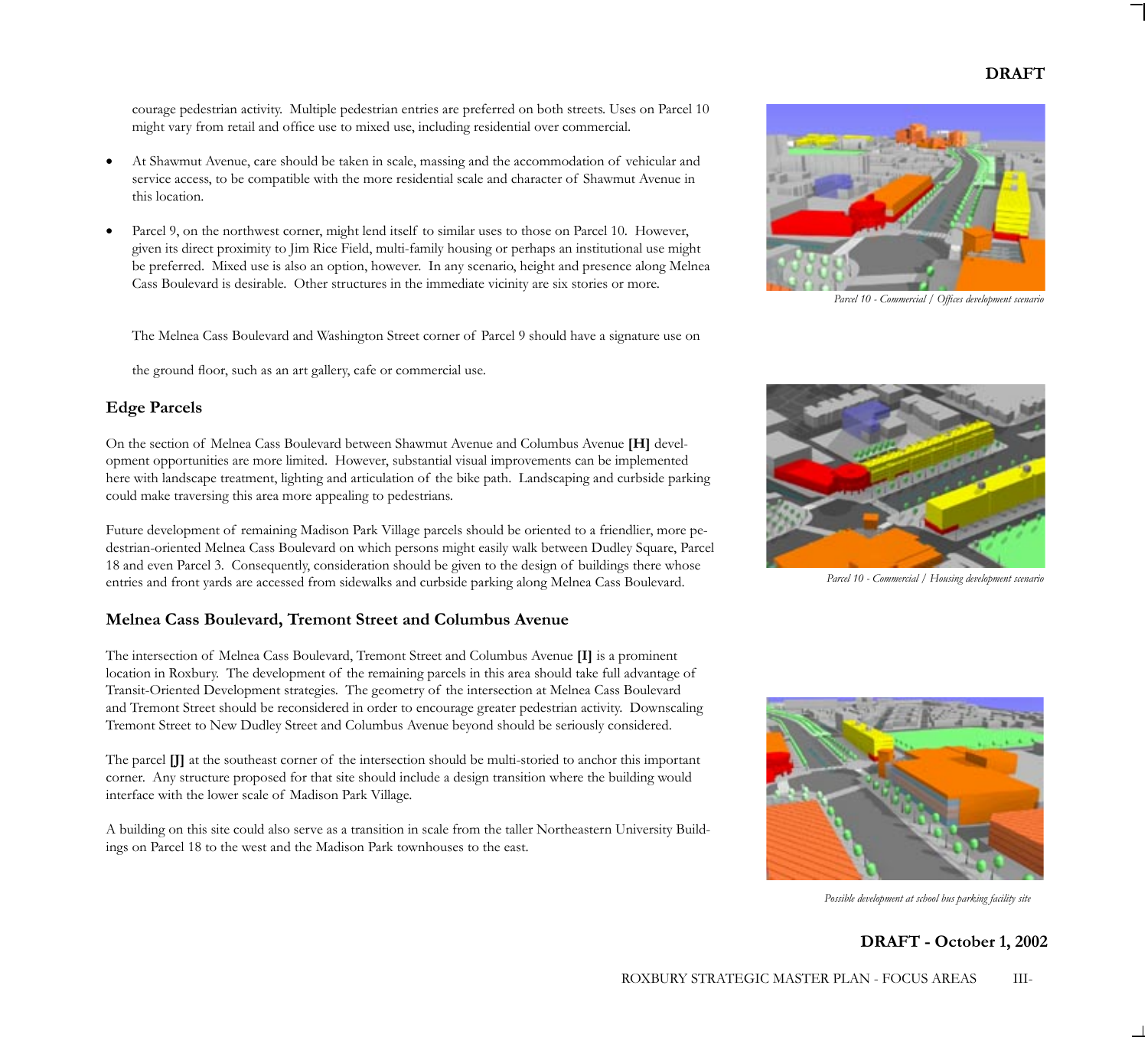

*"Crescent" parcel across from Parcel 18: mid-rise office / commercial development scenario*

#### **Parcel 18**

Northeastern University is encouraged to continue its phased development of this site **[K]**. It is an excellent model of a Transit-Oriented Development and as such, high-density development proposals with limited parking are recommended for the remaining sites. Lively, pedestrian friendly uses should occur on the ground floors.

# **Parcel P-3**

Parcel P-3 **[L]** is a substantial development parcel with many possibilities. It is one of the largest parcels in the Crosstown Corridor with approximately seven acres of land and an existing building that formerly housed the Whittier Street Health Center. If fully built out, it can be an important and active link between the Reggie Lewis track facility, Ruggles Station, Parcel 18, and other newer developments in Lower Roxbury along Tremont Street. Because of its scale and prominence and widespread interest in the future development of this site, it has been treated within the plan as a discrete focus area.

# **III.2 PARCEL P-3**

Parcel P-3 at approximately seven acres is the largest continuous development parcel in the Crosstown Corridor and one of the largest development opportunities in the planning study area. Its close proximity to the Ruggles Street MBTA rapid transit and commuter rail stop makes it an ideal location to implement Transit-Oriented Development principles.

There is already considerable interest in developing Parcel P-3 and this will be one of the first opportunities to generate a Request for Qualifications and proposals that will be guided by the goals and objectives of the Roxbury Strategic Master Plan. Although there is not consensus around the specific uses to be developed on Parcel P-3, it is generally agreed that it should be a mix of uses including residential (with an affordable component), retail and commercial uses that would serve the Roxbury community and beyond, and some office uses as an employment generator. Through the RFP process it is anticipated that creative ideas for cultural or entertainment uses might also emerge.

Because of this site's close proximity to Ruggles Station and the substantial scale and density of the nearby Whittier Street housing project, the Police Headquarters Building, the Renaissance Park Office Building, the parking garage on Parcel 18 and the Madison Park and John D. O'Bryant High Schools, this site could and should accommodate high density development. The important caveat is that off-street parking be kept at a minimum.

# **GENERAL URBAN DESIGN GUIDELINES**

- Buildings proposed for the site should be oriented to reinforce the Tremont Street "street wall."
- Ground floor uses along Tremont Street should be lively and pedestrian-friendly with frequent public entrances.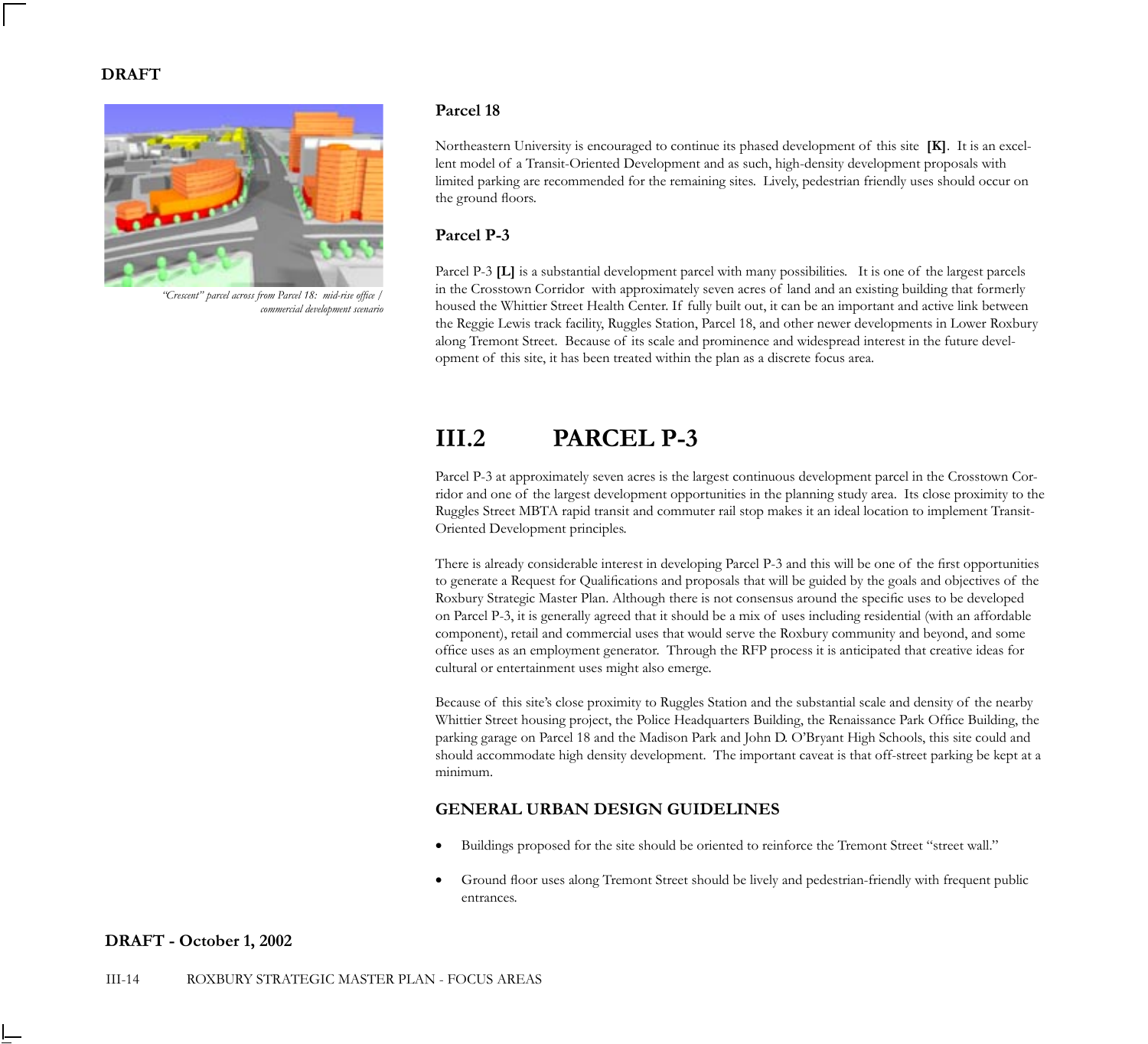- Wherever possible, ground commercial, retail and cultural uses should be visually transparent in order to heighten the quality of the pedestrian experience and place more "eyes on the street."
- Where appropriate, the massing and setbacks of the proposed buildings should allow for seasonal use of the sidewalks for outdoor dining continuing that successful pattern along Tremont Street and Columbus Avenue in the South End and portions of lower Roxbury.
- The axial relationship between the archway of the Police Headquarters and Parcel P-3 should be considered in the massing concepts. Additionally, the possibility of a direct link between Parcel P-3 and the Madison Park playfields should be explored.
- The Ruggles Street side of Parcel P-3 directly abuts the Whittier Street Housing Project. The development concepts for Parcel P-3 should pay careful attention to the form and massing of these buildings. Care should be taken to design the interface between the two sites so that there is a compatible physical and functional relationship between them.

For example, the entries to some of the Whittier Street buildings are accessed directly from Whittier Street. It would not be appropriate to place service drives, loading docks or structured parking on the Whittier Street side of the Parcel P-3. Every effort should be made to enhance Whittier Street as a pedestrian environment and a link to the remaining building on the site that formerly housed the Whittier Street Health Center should it remain in future development scenarios.

# **Potential Development Scenarios**

The three alternative development scenarios illustrated below are intended to suggest possible massing and site organization concepts that reflect the community's goals for Parcel P-3. They are not intended to be prescriptive and it is expected that prospective developers for the Parcel P-3 will have unique and specific ideas to propose. Each of the options mixes uses but with different levels of emphasis.

# **"Urban Village" Option**

This option is the most aggressive in terms of residential square footage. Illustrated are several residential building typologies including a high-rise structure, a mid-rise, townhouses and a garden apartment building.

At the corner of Whittier and Tremont, a mixed-use structure with ground level commercial and retail uses is shown with office space on the upper levels. The commercial space might accommodate a specialty food market. The height of this building should not exceed that of the Police Headquarters or the highest block of the existing Whittier Street Housing Project.

In this option, mid-rise housing with below grade parking is illustrated further south on Tremont. Additional parking is shown at-grade throughout the site, but it is expected that the amount of parking on the site will be kept to a minimum to encourage the use of nearby commuter rail and rapid transit service at Ruggles Station.

Also illustrated in this scenario is an open space corridor, on axis with the Boston Police Headquarters' entry plaza. This offers the possibility of a visual link to the Southwest Corridor Park. From Tremont Street

*Urban Village option*



**DRAFT - October 1, 2002**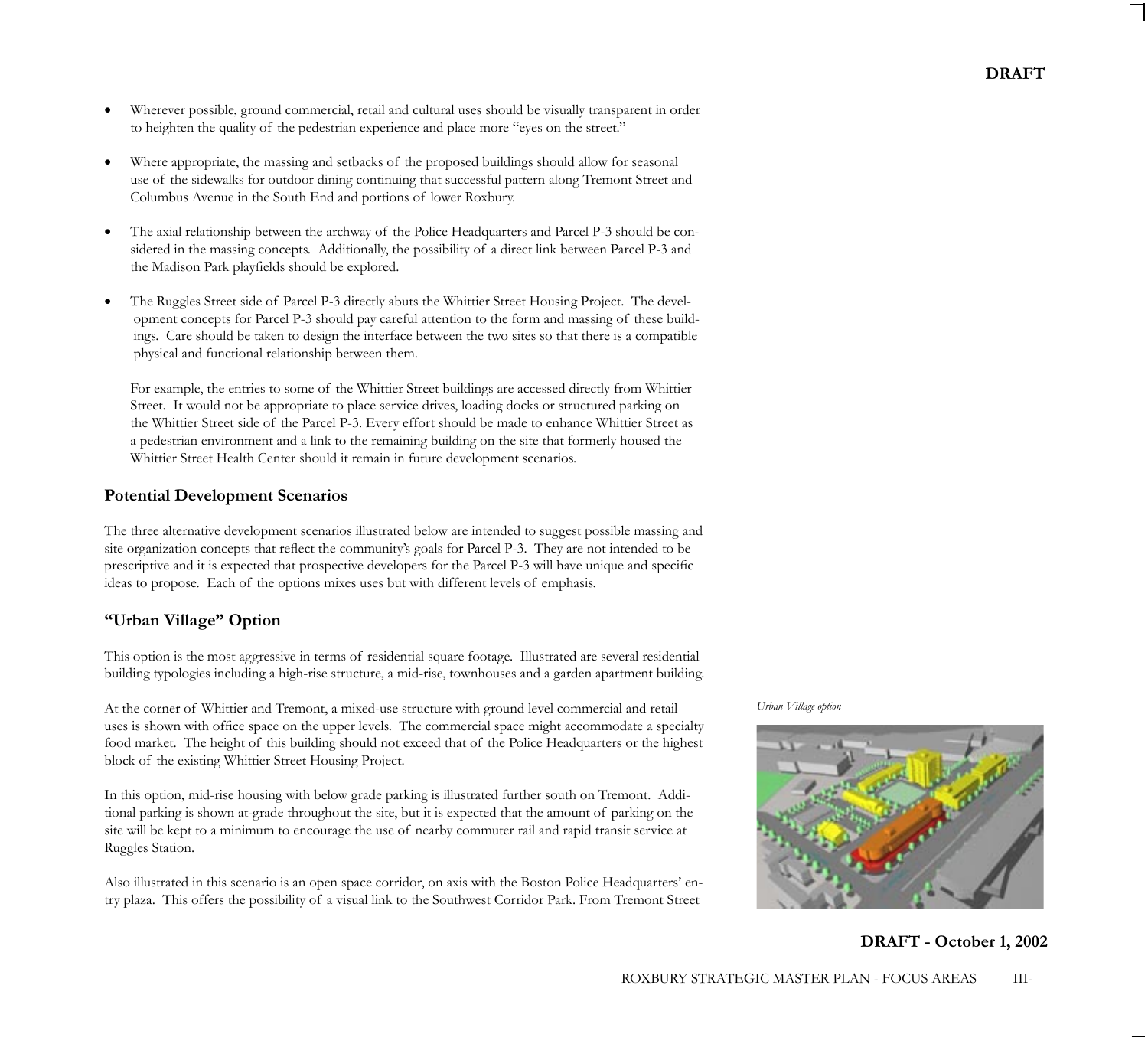

*"Office Park" option*

this open space corridor leads to an internal "village green" edged by town homes and a high-rise apartment building.

Parking for the low-rise housing could be in adjacent lots or accommodated within the design of the units. Parking for the high-rise housing in this scenario is assumed to be underground.

A garden apartment building is shown on Whittier Street facing the existing housing project. This building links the new development proposed at the corner of Tremont and Whittier streets to activities in the renovated former Whittier Street Health Center.

## **"Office Park" Option**

This scenario shows new office buildings with commercial and retail functions on the ground floor lining Tremont Street. It anticipates a market at P-3 for back office space or research and development space linked to nearby universities. The buildings shown are configured to have some principal entrances on Tremont Street which combined with ground floor retail and other commercial uses, will create a lively pedestrian environment.

These new buildings on Tremont should ideally be similar in height to the Police Headquarters. At the corner of Tremont and Whittier Street a slightly higher "gateway" like structure is illustrated that matches the height of the higher residential blocks of the existing housing project.

As in the previous scenario an open space corridor, on axis with the Boston Police Headquarters, leads to an internal courtyard around which two additional office buildings and a parking garage are sited. The parking structure is located at the rear of the site and faces the service entries and loading docks of the two high schools. It would be the central parking for all of the new buildings, in addition to providing spaces for the former health center building.

Short term parking for the commercial/retail spaces are provided for along a new internal street in addition to new curbside parking proposed on Tremont Street.

Locating a significant structure on Whittier Street with entries facing those of the housing project helps to energize the pedestrian environment on Whittier Street and enhance access to the redeveloped health center building.

## **"Mixed Use" Option**

Although the urban village option includes a mixed-use component, the mixed-use scenario illustrated here approaches a more even balance of residential and non-residential uses. In this scheme two substantial buildings are aligned along Tremont Street. Each of these buildings would dedicate the bulk of the ground floor square footage to commercial, retail and culturally oriented uses such as galleries or perhaps facilities for cultural or non-profit organizations.

As illustrated, a specialty food market (with a smaller footprint than a standard supermarket) would be included in the structure proposed for the corner of Whittier and Tremont Streets. Both of the buildings would have principal entrances from Tremont. The heights shown are similar to that of the Police Head-